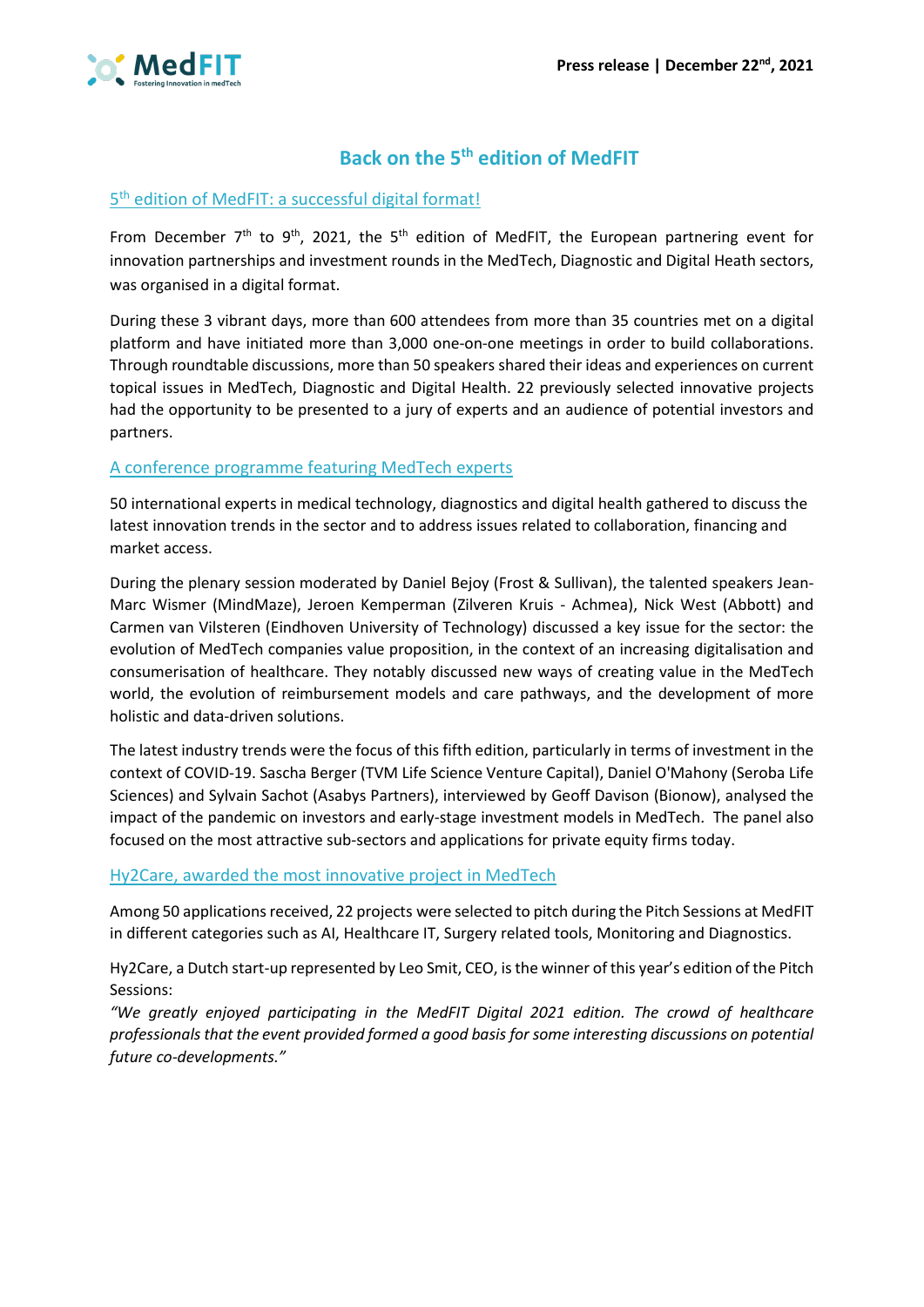



Hy2Care develops its new Injectable Hydrogel for cartilage repair. This unique gel has proven to enable in situ regeneration of high-quality cartilage tissue in pre-clinical studies. Currently the first human clinicals are being prepared. Today, many people that undergo a cartilage repair surgery will suffer a return from pain and disabilities

after several years. It is the aim of Hy2Care to provide for a long-term repair of cartilage defects and thus prevent the onset of post-traumatic osteo arthritis. The unique composition of Hy2Care's hydrogel creates a natural scaffold for the patient's own cells to reside in and deposit new cartilage matrix, enabling the body to heal itself.

## Save the Date: MedFIT 2022

We would be delighted to welcome our attendees, this time in person, to the next edition of MedFIT, on September 20<sup>th</sup> & 21<sup>st</sup>, 2022. The 6<sup>th</sup> edition will be held at ALPEXPO in the charming city of Grenoble.

## **Organisers**



### **Eurasanté - www.eurasante.com @Eurasante**

Eurasanté is a technology transfer tool, an incubator, an accelerator and a cluster manager in the Health field in Northern France. Eurasanté assists French and foreign companies, entrepreneurs, scientists and clinicians with their innovation and development projects. The region includes over 1,000 healthcare companies with 30,800 employees in this sector. Eurasanté also promotes and develops the Eurasanté bio-business Park which hosts 8 hospitals, 4 universities, 7 specialised schools, 170 companies and 50 laboratories within a European-wide scientific and medical site. Eurasanté also organises four international healthcare-related partnering events that aim to increase and improve interaction between academia and industry: BioFIT (Life Sciences), MedFIT (MedTech, Diagnostic, Digital Health), NutrEvent (Food, Feed, Nutrition, Health) and AgeingFit (Healthy Ageing).

### **Clubster NHL – www.clubstersante.com @ClubsterNSL**

Clubster NHL is a competitiveness cluster and a network gathering 350 members committed to innovation in Life Sciences. Clubster NHL aims to connect academia, industry and health professionals and to foster innovation for better health and sustainable food. Its goal is to bring together and support stakeholders from the health and food sectors in designing, developing and financing their future products and processes.

### **BioValley France – www.biovalley-france.com @BioValleyFrance**

Competitiveness cluster since 2005, BioValley France aims to federate, develop and promote the healthcare sector in the Grand Est region through innovation. The cluster is based on a dynamic network of companies, a leading academic and clinical research, as well as an integrated network of key stakeholders in innovation. BioValley France supports its members in their R&D Innovation approach and gives them access to high value-added expertise, in a market approach. The Cluster contributes to the networking of the various actors and the creation of regional, national and